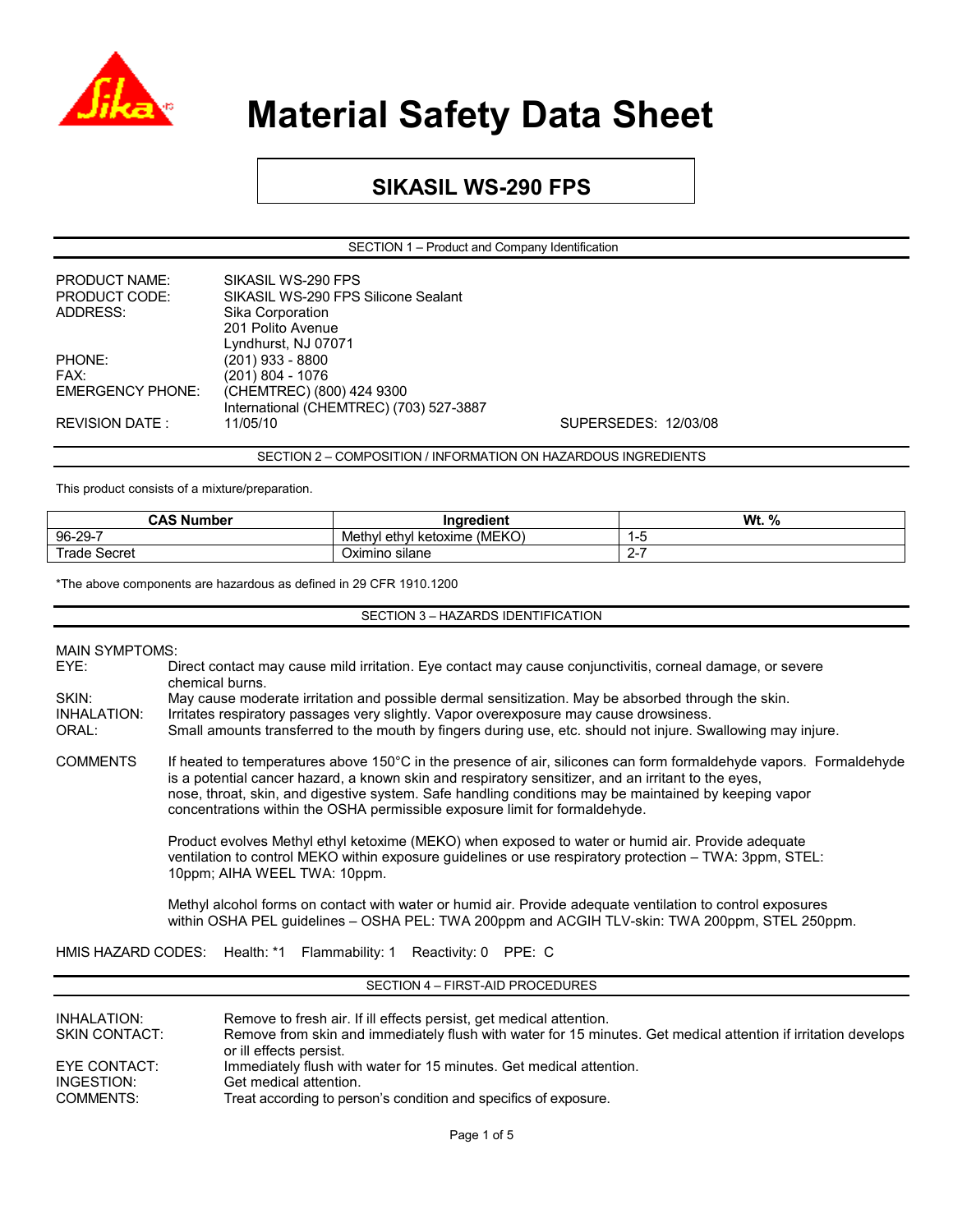

### **SIKASIL WS-290 FPS**

| SECTION 5 - FIRE-FIGHTING MEASURES                                                                                                                                                                                                                                                                                                                                                                                                                                                                                                                                      |                                                                                                                                                   |                                                                                                                                                                                                                                                                                 |  |  |
|-------------------------------------------------------------------------------------------------------------------------------------------------------------------------------------------------------------------------------------------------------------------------------------------------------------------------------------------------------------------------------------------------------------------------------------------------------------------------------------------------------------------------------------------------------------------------|---------------------------------------------------------------------------------------------------------------------------------------------------|---------------------------------------------------------------------------------------------------------------------------------------------------------------------------------------------------------------------------------------------------------------------------------|--|--|
| <b>SUITABLE EXTINGUISHING MEDIA:</b>                                                                                                                                                                                                                                                                                                                                                                                                                                                                                                                                    |                                                                                                                                                   | On large fires, use dry chemical, foam or water spray. On small fires, use carbon dioxide<br>(CO <sub>2</sub> ), dry chemical or water spray. Water can be used to cool fire exposed containers.                                                                                |  |  |
| FIRE-FIGHTING PROCEDURES:                                                                                                                                                                                                                                                                                                                                                                                                                                                                                                                                               |                                                                                                                                                   | Self-contained breathing apparatus and protective clothing should be worn in fighting fires<br>involving chemicals. Determine the need to evacuate or isolate the area according to your<br>local emergency plan.                                                               |  |  |
| FLASH POINT (CLOSED CUP):<br>HAZARDOUS DECOMPOSITION                                                                                                                                                                                                                                                                                                                                                                                                                                                                                                                    |                                                                                                                                                   | Greater than 212F (100C)                                                                                                                                                                                                                                                        |  |  |
| <b>PRODUCTS:</b>                                                                                                                                                                                                                                                                                                                                                                                                                                                                                                                                                        |                                                                                                                                                   | Thermal breakdown of this product during fire or very high heat conditions may evolve the<br>following hazardous decomposition products: metal oxides, silicone dioxide, carbon oxides<br>and traces of incompletely burned carbon compounds, nitrogen oxides and formaldehyde. |  |  |
|                                                                                                                                                                                                                                                                                                                                                                                                                                                                                                                                                                         |                                                                                                                                                   | SECTION 6 - ACCIDENTAL RELEASE MEASURES                                                                                                                                                                                                                                         |  |  |
| Observe all personal protective equipment recommendations described in Sections 5 and 8.<br>PERSONAL PRECAUTIONS:<br>Disposal of collected product, residues, and cleanup materials may be<br><b>ENVIRONMENTAL PRECAUTIONS:</b><br>governmentally regulated. Observe all applicable local, state and Federal waste<br>management regulations.<br>METHODS FOR CLEANING UP:<br>Wipe up or scrape up and contain for salvage or disposal. Final cleaning may require use of<br>steam, solvents, or detergents. See applicable regulatory compliance information in Section |                                                                                                                                                   |                                                                                                                                                                                                                                                                                 |  |  |
|                                                                                                                                                                                                                                                                                                                                                                                                                                                                                                                                                                         | 15.                                                                                                                                               |                                                                                                                                                                                                                                                                                 |  |  |
|                                                                                                                                                                                                                                                                                                                                                                                                                                                                                                                                                                         |                                                                                                                                                   | SECTION 7 - HANDLING AND STORAGE                                                                                                                                                                                                                                                |  |  |
| Use with adequate ventilation. Product evolves Methyl ethyl ketoxime (MEKO) and methanol when exposed<br><b>HANDLING:</b><br>to water or humid air. Provide adequate ventilation to control MEKO within exposure guidelines as described<br>in Section 3.<br>Keep container closed and store away from water or moisture or oxidizing materials.<br>STORAGE:                                                                                                                                                                                                            |                                                                                                                                                   |                                                                                                                                                                                                                                                                                 |  |  |
|                                                                                                                                                                                                                                                                                                                                                                                                                                                                                                                                                                         |                                                                                                                                                   | SECTION 8 - EXPOSURE CONTROL AND PERSONAL PROTECTION                                                                                                                                                                                                                            |  |  |
|                                                                                                                                                                                                                                                                                                                                                                                                                                                                                                                                                                         |                                                                                                                                                   |                                                                                                                                                                                                                                                                                 |  |  |
| <b>ENGINEERING CONTROLS:</b><br><b>LOCAL EXHAUST:</b><br><b>GENERAL VENTILATION:</b>                                                                                                                                                                                                                                                                                                                                                                                                                                                                                    |                                                                                                                                                   | Recommended<br>Recommended                                                                                                                                                                                                                                                      |  |  |
| PERSONAL PROTECTIVE EQUIPMENT:<br><b>EYE PROTECTION:</b>                                                                                                                                                                                                                                                                                                                                                                                                                                                                                                                |                                                                                                                                                   | Avoid eye contact. Use proper protection, safety glasses as a minimum.                                                                                                                                                                                                          |  |  |
| SKIN AND BODY PROTECTION:                                                                                                                                                                                                                                                                                                                                                                                                                                                                                                                                               |                                                                                                                                                   | Wash at mealtimes and end of shift. If skin contact occurs, change contaminated clothing<br>as soon as possible and thoroughly flush affected areas with cool water. Chemical<br>protective gloves are recommended.                                                             |  |  |
| RESPIRATORY PROTECTION:                                                                                                                                                                                                                                                                                                                                                                                                                                                                                                                                                 |                                                                                                                                                   | Use respiratory protection unless adequate local exhaust ventilation is provided or air                                                                                                                                                                                         |  |  |
| <b>HYGIENE MEASURES (INGESTION):</b>                                                                                                                                                                                                                                                                                                                                                                                                                                                                                                                                    |                                                                                                                                                   | sampling data show exposures are within recommended exposure guidelines<br>Wash hands after handling and before eating. Do not eat, drink, or smoke when handling<br>product.                                                                                                   |  |  |
|                                                                                                                                                                                                                                                                                                                                                                                                                                                                                                                                                                         |                                                                                                                                                   | Precautionary measures: Avoid eye contact. Avoid skin contact. Avoid breathing vapor. Keep container closed. Do not take internally.                                                                                                                                            |  |  |
| Note:                                                                                                                                                                                                                                                                                                                                                                                                                                                                                                                                                                   | These precautions are for room temperature handling. Use at elevated temperatures or aerosol spray<br>applications may require added precautions. |                                                                                                                                                                                                                                                                                 |  |  |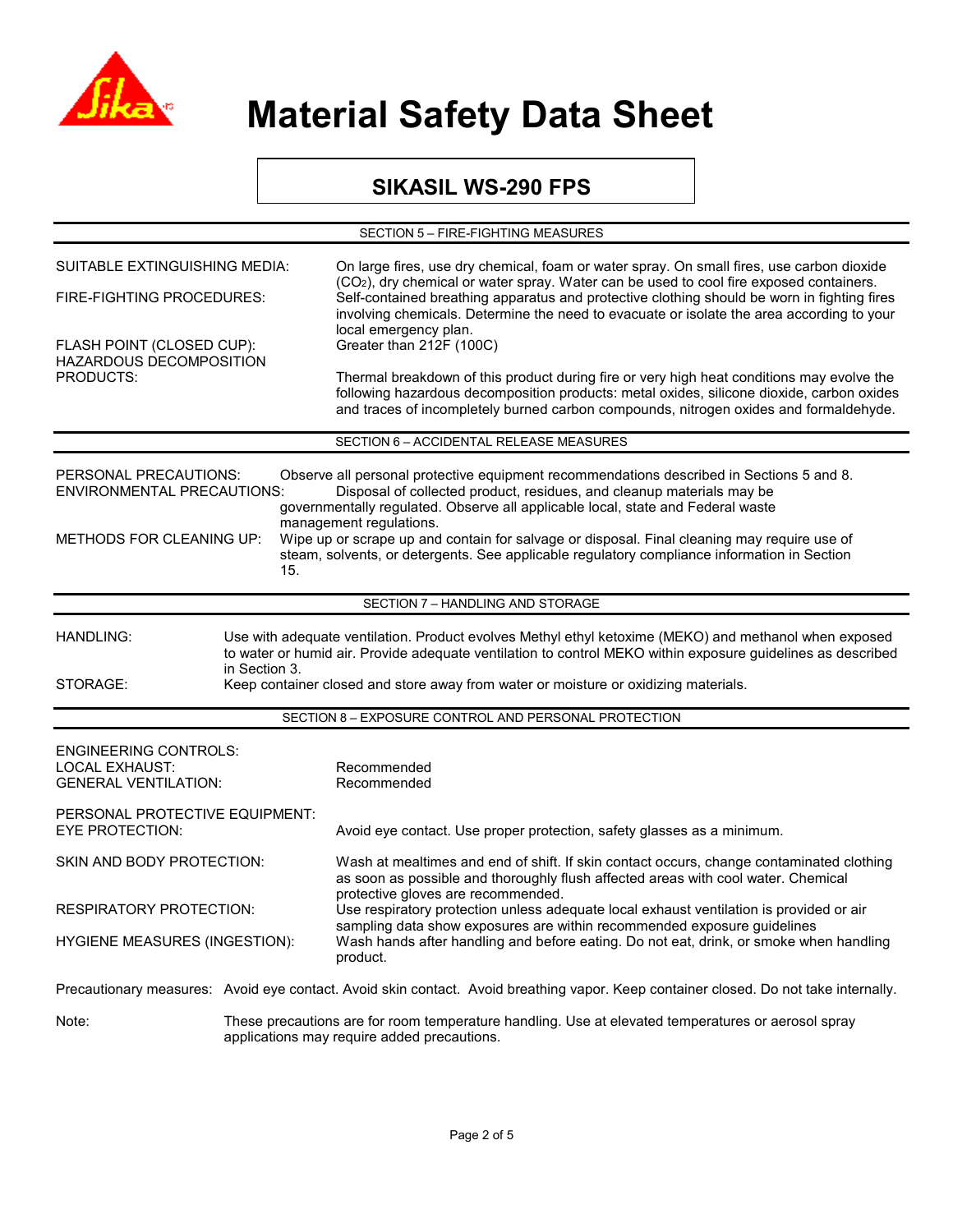

### **SIKASIL WS-290 FPS**

SECTION 9 – PHYSICAL AND CHEMICAL PROPERTIES

| PHYSICAL FORM:<br>COLOR:<br>ODOR:<br>FLASHPOINT:<br><b>EXPLOSION PROPERTIES:</b><br>VAPOR PRESSURE (AT 100°F):<br><b>VAPOR DENSITY:</b><br>DENSITY:<br>SOLUBILITY IN WATER (%):<br>SPECIFIC GRAVITY (AT 77°F/25°C):<br>% VOLATILE BY VOLUME:<br>VOLATILE ORGANIC CONTENT (VOC):<br>NOTE:                                                                                                                                                                                                                                                                                                                                                                                                                                                                                                                            |  | Solid (Paste)<br>Translucent<br>Oxime<br>>212F (100C)<br>Not Determined<br>Not Applicable<br>Not Applicable<br>9.5 lbs/gal<br>Less than 0.1<br>1.14<br>Less than 3% | 2.58% by weight; 29 g/L (0.25 lbs/gal)<br>The above information is not intended for use in preparing product specifications.                                                            |               |  |
|---------------------------------------------------------------------------------------------------------------------------------------------------------------------------------------------------------------------------------------------------------------------------------------------------------------------------------------------------------------------------------------------------------------------------------------------------------------------------------------------------------------------------------------------------------------------------------------------------------------------------------------------------------------------------------------------------------------------------------------------------------------------------------------------------------------------|--|---------------------------------------------------------------------------------------------------------------------------------------------------------------------|-----------------------------------------------------------------------------------------------------------------------------------------------------------------------------------------|---------------|--|
|                                                                                                                                                                                                                                                                                                                                                                                                                                                                                                                                                                                                                                                                                                                                                                                                                     |  |                                                                                                                                                                     | SECTION 10 - STABILITY AND REACTIVITY                                                                                                                                                   |               |  |
| <b>CHEMICAL STABILITY:</b><br><b>HAZARDOUS POLYMERIZATION:</b><br><b>CONDITIONS TO AVOID:</b><br><b>MATERIALS TO AVOID:</b><br>HAZARDOUS DECOMPOSITION<br>PRODUCTS:                                                                                                                                                                                                                                                                                                                                                                                                                                                                                                                                                                                                                                                 |  | Stable                                                                                                                                                              | Hazardous polymerization will not occur.<br>Store away from water or moisture.<br>Oxidizing material can cause a reaction.<br>Thermal decomposition products as described in Section 5. |               |  |
|                                                                                                                                                                                                                                                                                                                                                                                                                                                                                                                                                                                                                                                                                                                                                                                                                     |  |                                                                                                                                                                     | SECTION 11 - TOXICOLOGICAL INFORMATION                                                                                                                                                  |               |  |
| <b>CHRONIC TOXICITY:</b><br>SKIN:<br>Product contains oximes, possible skin sensitizers. Product also contains small quantities of methanol, which<br>is a tissue irritant that may be absorbed through the skin and produce systemic toxic effects.<br>Vapor overexposure may cause drowsiness, injure blood, liver and may irritate eyes, nose and throat.<br>INHALATION:<br>ORAL:<br>Small amounts transferred to the mouth by fingers during use, etc., should not injure. Swallowing large<br>amounts may injure slightly.<br>Note that chronic exposure to methanol (skin, inhalation, or oral) may damage the central nervous system,<br>optic nerve, kidneys, and liver, impair vision, and cause respiratory failure.<br><b>SPECIFIC EFFECTS:</b><br>Methanol overexposure may cause reproductive effects. |  |                                                                                                                                                                     |                                                                                                                                                                                         |               |  |
|                                                                                                                                                                                                                                                                                                                                                                                                                                                                                                                                                                                                                                                                                                                                                                                                                     |  |                                                                                                                                                                     |                                                                                                                                                                                         |               |  |
|                                                                                                                                                                                                                                                                                                                                                                                                                                                                                                                                                                                                                                                                                                                                                                                                                     |  |                                                                                                                                                                     | SECTION 12 - ECOLOGICAL INFORMATION                                                                                                                                                     |               |  |
| Complete information is not yet available.                                                                                                                                                                                                                                                                                                                                                                                                                                                                                                                                                                                                                                                                                                                                                                          |  |                                                                                                                                                                     |                                                                                                                                                                                         |               |  |
| Hazard Parameters (LC50 or EC50)                                                                                                                                                                                                                                                                                                                                                                                                                                                                                                                                                                                                                                                                                                                                                                                    |  | High                                                                                                                                                                | Medium                                                                                                                                                                                  | Low           |  |
| Acute Aquatic Toxicity (mg/l)<br><b>Acute Terrestrial Toxicity</b>                                                                                                                                                                                                                                                                                                                                                                                                                                                                                                                                                                                                                                                                                                                                                  |  | $\leq$ =1<br>$=100$                                                                                                                                                 | $>1$ and $\leq 100$<br>$>100$ and $\leq 2000$                                                                                                                                           | >100<br>>2000 |  |

\*This table is adapted from "Environmental Toxicology and Risk Assessment", ASTM STP 1179, p.34, 1993.

This table can be used to classify the ecotoxicity of this product when data becomes available. Please read the other information presented in the section concerning the overall ecological safety of this material.

#### SECTION 13 – DISPOSAL INFORMATION

PRODUCT DISPOSAL: RCRA Hazard Class (40 CFR 261)

 When a decision is made to discard this material, as received, is it classified as a hazardous waste? NO. State or local laws may impose additional regulatory requirements regarding disposal.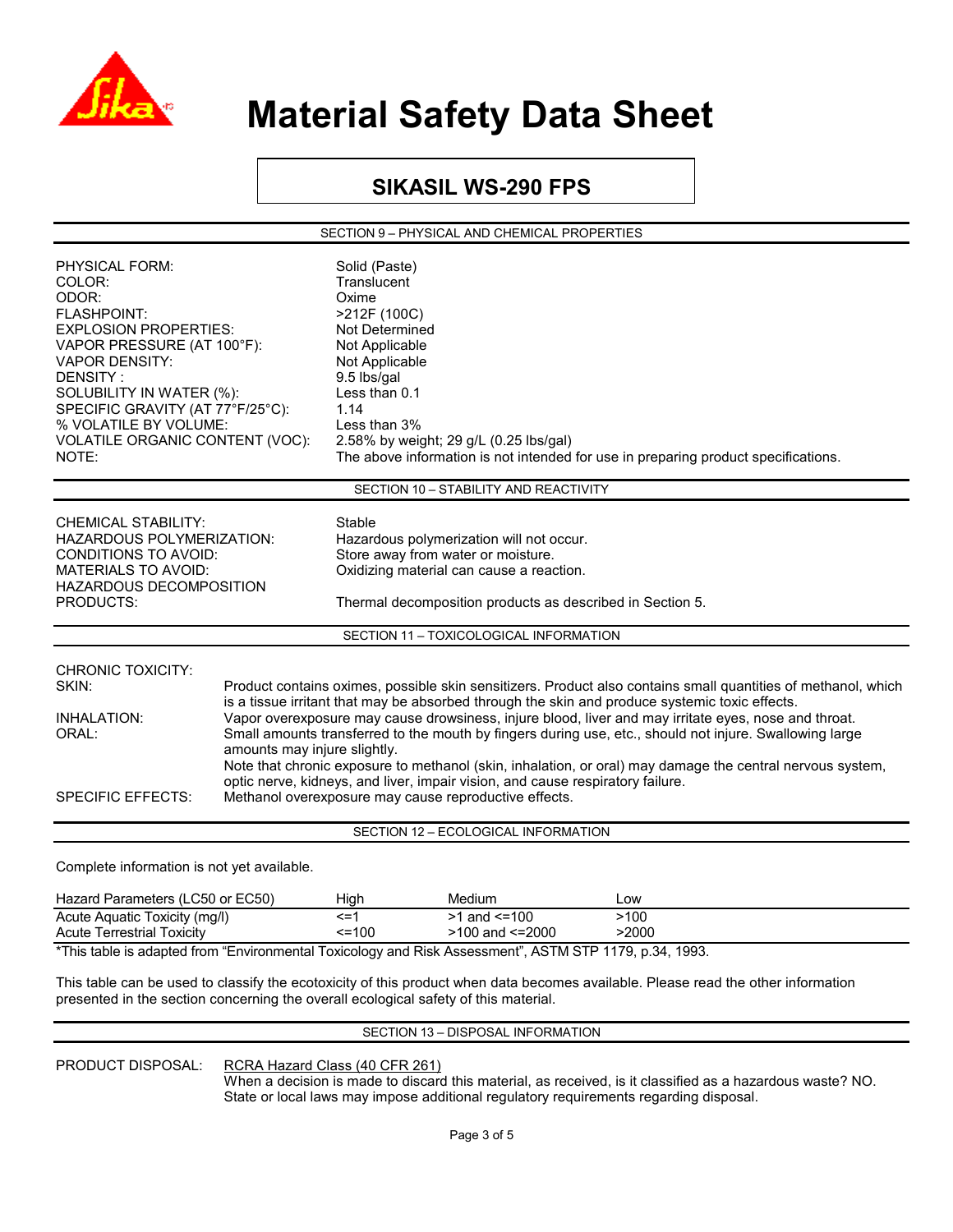

### **SIKASIL WS-290 FPS**

SECTION 14 – TRANSPORT INFORMATION

DOT Information (49CFR 172.101) PROPER SHIPPING NAME: Not Applicable HAZARD CLASS: Not Applicable UN / NA NUMBER:<br>
PACKING GROUP: Not Applicable PACKING GROUP:

SECTION 15 – REGULATORY INFORMATION

#### **Contents of this MSDS comply with the OSHA Hazard Communication Standard 29 CFR 1910.1200.**

#### **US FEDERAL REGULATIONS:**

TSCA Status: All chemical substances found in this product comply with the Toxic Substances Control Act inventory reporting requirements.

EPA SARA Title III Chemical Listings:

Section 302 Extremely Hazardous Substances / Section 304 CERCLA Hazardous Substances: None

Section 312 Hazard Class:

Acute: Yes Chronic: Yes Fire: No Pressure: No Reactive: No

#### **Section 313**

This product contains the following toxic chemicals subject to the reporting requirements of Section 313 of the Emergency Planning and Community Right to Know Act:

No chemicals found in this product exceed their individual weight percent thresholds applicable to SARA Section 313 and therefore no chemical in this product is subject to Section 313 reporting.

#### **US STATE REGULATIONS:**

#### **This product does comply with the California Air Resources Board maximum for VOC's in a sealant.**

States within the US that have promulgated State Right-to-Know regulations with chemical listing requirements including the chemicals in this product are provided below.

| Chemical                               | CAS No.                 | <b>States</b>                                                                                           |
|----------------------------------------|-------------------------|---------------------------------------------------------------------------------------------------------|
| Dimethyl siloxane<br>Calcium Carbonate | 70131-67-8<br>1317-65-3 | New Jersey, New York, Massachusetts, Pennsylvania<br>Massachusetts, Minnesota, Pennsylvania, Washington |
| Silica, amorphous                      | 7631-86-9               | Massachusetts, Pennsylvania                                                                             |
| <b>Trade Secret</b>                    | 2944800-5578            |                                                                                                         |
| <b>Trade Secret</b>                    | 2944800-5580            |                                                                                                         |